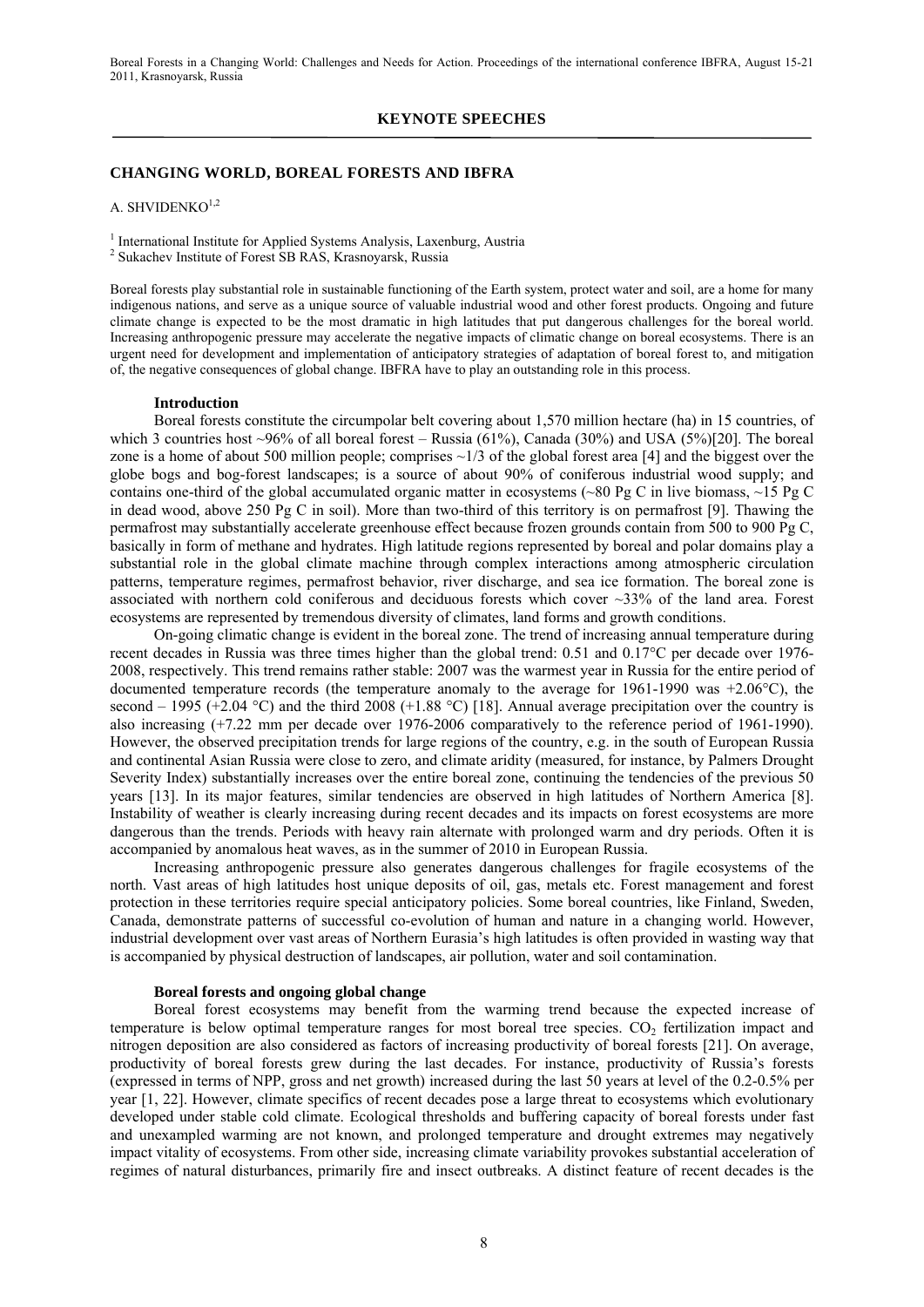increase of frequency and severity of mega- or catastrophic fires [2]. Catastrophic fires result in substantial ecosystem degradation and impoverishment of biodiversity, create a specific condition of the atmosphere affecting seasonal weather over huge territories, provide large economic and infrastructure damage, substantially impact living conditions of the local population and the health of people. For Russia, this situation is aggravated by substantial decline of forest governance in the country, degradation of civil self-consciousness and destruction of professional nature-protected systems (particularly, by practical elimination of the state forest guard).

During the last twenty years, catastrophic fire situations have occurred in different regions of Russia, generally in the Asian part, with a frequency of about 10 years. Ecological consequences of catastrophic fires are substantial. By estimates, catastrophic forest fires increased the total area deprived of forest in the Far Eastern region by 8 million ha during the last two decades. About one-third of area enveloped by catastrophic fires is transformed into unproductive territories where natural reforestation did not occur during 2-3 life cycles of major forest-forming species (e.g. 300-600 years) [2].

For the last decade, the total area of vegetation fire over the boreal zone varied in the range 10-25 Mha yr<sup>-1</sup> of which ~70% are in Russia (GFED3, available at http://www.falw.vu/~gwerf/GFED/GFED3/tables/countries/). A recent consistent estimate of the extent of fire in Russian territories between 1998-2010 is at 106.9 Mha, or on average 8.23 Mha year<sup>-1</sup>, varying from 4.2 (1999) to 17.3 Mha year<sup>-1</sup> (2003). More than 90% of burnt areas are situated in Asian Russia, mostly in its southern part (excluding year of 2010 when unprecedented temperature anomalies and drought initiated a catastrophic fire situation in central regions of the European part of Russia). About two thirds (65.1%) burnt areas in Russia are on forest land [23]. Fire in Nordic countries covers small areas.

By the impacts on forest ecosystems, biogenic and environmental disturbances are the second natural disturbance [12,23,24]. Warm and dry years during two recent decades provoked several pandemic insects' outbreaks in different boreal continents. In Canada, the area of moderate to severe defoliation and beetle-killed trees by major insects has been estimated at 15.2 Mha in 2009 including 9.0 Mha killed by mountain pine beetle (http://nfdp.ccfm.org/insects/). The area of outbreak of Siberian silk warm in East Siberia in 2000-2001 exceeded 11 Mha, mostly in regions where this pest did not practically occur before. During last years, large areas of forests damaged by bark beetles are observed in the Russian European North.

## **Biospheric and ecological role of boreal forests**

Current assessments of carbon cycling [17, 22, 23, 24] report that boreal forests continue to serve a net carbon sink. Based on forest inventory data, Pan et al. [17] showed that boreal forests (estimated at the area of 1135 Mha, without Alaska and not productive forests in Canada; the FAO definition of forest was used) during the last two decades provided rather stable sink at  $0.5\pm08$  Pg C yr<sup>-1</sup> [17]. However, 82.5% of this sink in 1990-1999 and 93.6% in 2000-2007 were provided by Russian forests. Relatively small carbon stock in Canadian forests is explained mostly by loss of living biomass from intensified wildfires and insect outbreaks [12]. The sink in boreal European countries was at  $65\pm16$  Tg C yr<sup>-1</sup> in 1990-1999, and  $27\pm7$  Tg C yr<sup>-1</sup> over 2000-2007.

Contribution of Russian forests is crucial for current understanding the total role of boreal forests in the global carbon cycle. Recent studies [22, 23] were based on a full carbon account methodology showed that during the last decade Russian forests (based on the national definition of forests) served as a net sink of 0.55- 0.75 Pg C-CO<sub>2</sub> yr<sup>-1</sup>. It constituted about 90-95% of the total carbon uptake in vegetation ecosystems of the country. This estimate is very close to the results received by inverse modeling and upscaling of eddy covariance measurements. Nevertheless, large areas, mostly in disturbed forests and on permafrost are estimated as the carbon source. Interannual variability of the sink substantially depends on the variability of seasonal weather and connected to this regimes of natural disturbances. Forest is also estimated as a methane source of 1.26 Tg C-CH4, mostly supplied by forests on peatland and as part of fire emissions. The application of DGVMs TEM [14] showed that from 1997 to 2006 the terrestrial areas of tundra and northern part of boreal Asia annually gained 42.7 Tg C as CO<sub>2</sub> from the atmosphere, lost 31.6 Tg C as DOC to the ocean, lost 24.8 Tg C as CH<sub>4</sub> (cf. with an empirical estimate for all Russian land at 16.2 Tg C yr<sup>-1</sup> [23], and lost 51.8 Tg C as CO to the atmosphere That caused a total negative carbon balance of this territory at 65.4 Tg C yr<sup>-1</sup>. Uncertainty of these numbers is not known. However, very likely, these results reflect an on-going process of switching large northern territories on permafrost from sink to source due to warming and intensifying of wildfire.

Disturbances impact the carbon budget significantly. Overall, vegetation fires over the boreal zone of the last decade emitted on average  $\sim$ 200 TgC yr<sup>-1</sup> with the high interannual variability. For Russia, direct carbon fire emissions during 1998-2010 are estimated at 1.57 x 10<sup>9</sup> t of carbon, or on average at 121.0 x 10<sup>6</sup> t C yr<sup>-1</sup>, or 2.4% of NPP. Post-fire dieback generates the flux of about the same magnitude. The interannual variability of fire carbon emissions is high – from 50 x 10<sup>6</sup> t C year<sup>-1</sup> (2000) to 231 x  $10^6$  t C year<sup>-1</sup> (2003). Forest lands deliver a major part of carbon emissions – 76.0% of the total. Estimates for Alaska, Canada, Mongolia and Kazakhstan were 12, 42, 7 and 21 Tg C  $yr^{-1}$ , respectively. Outbreaks of insects and deceases are the second substantial source, e.g.  $\sim 50$  t C yr<sup>-1</sup> in the Russian territory on average.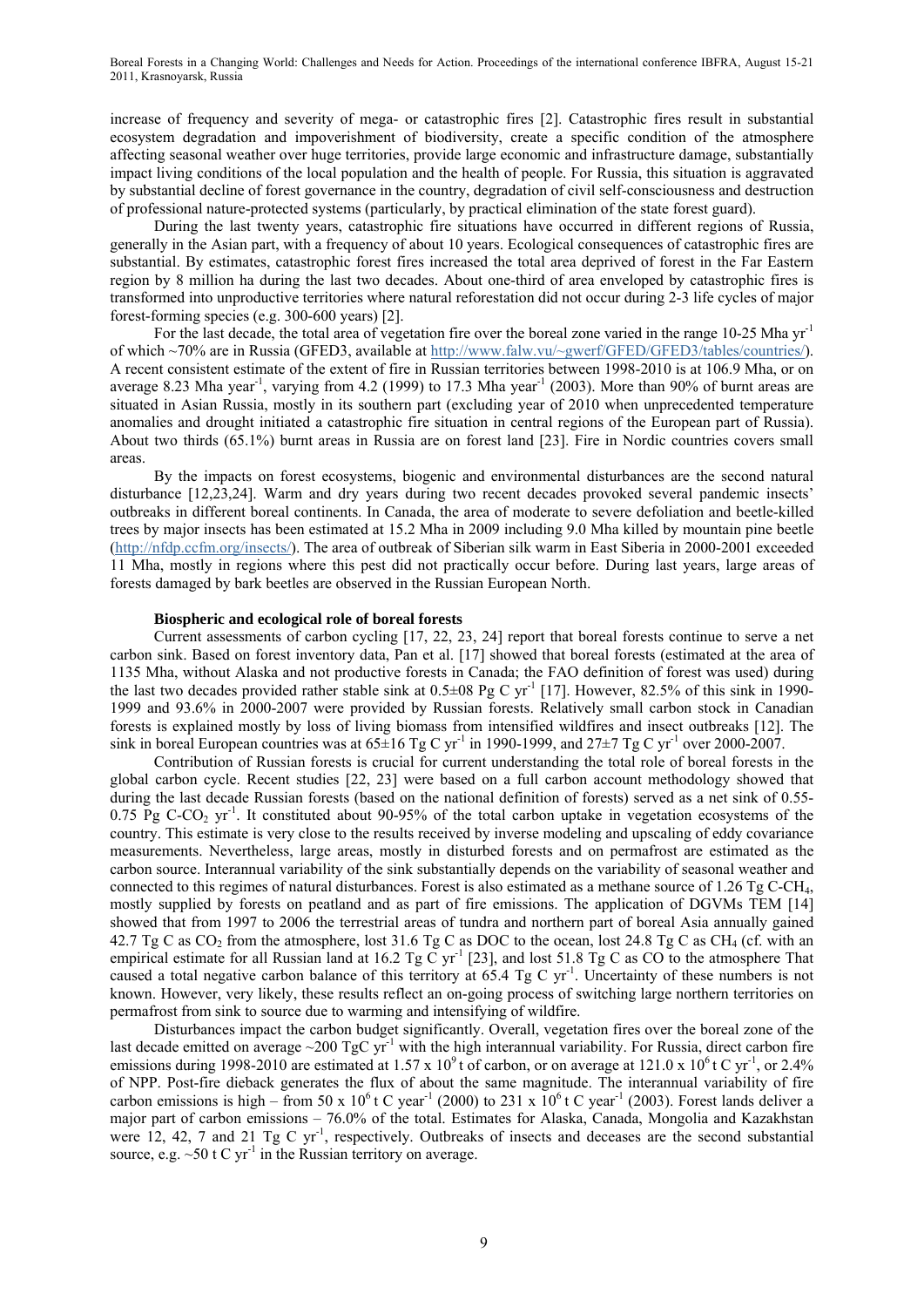### **Future climates and boreal forests**

All climatic models predict a substantial acceleration of the recent climatic tendencies by end of the  $21<sup>st</sup>$ century across the boreal zone. For different regions of Russia, the likely increase of annual average temperature is expected in the range of  $4-12^{\circ}C$  [5, 8, 15]. Although the diversity of forecasts by individual models is high, some trends are consistent and clearly recognized: (1) the maximal increase of temperature is predicted for the most cold months (December-February); (2) the minimal warming is expected for spring and summer (March to August) – on average from 4 to 4.5°C by 2100; (3) the increase of precipitation is expected mostly during wintertime; (4) summer increase of precipitation will not compensate the increase of temperature; increasing climate aridity is very likely, particularly in the southern continental regions; (5) the maximum increase of the annual average temperature – for about  $10-12^{\circ}\text{C}$  – is predicted by end of the century towards the north-east of the Asian continent; and (6) substantial acceleration of weather variability is very likely. In its major features, similar climatic change is expected in boreal and polar domains of Northern America.

The changing climate rearranges land cover and impacts ecosystems biophysical and biochemical processes directly and indirectly. This dramatically impacts succession dynamics, morphological structure and species composition, carbon cycling and zonal distribution of vegetation, although different models present an extensive diversity of the results [e.g., 6, 7, 25, 26, 27]. A number of studies have already indicated a strong respond of coniferous forests to the warming in both alpine and geographical forest tundra ecotones of Northern Eurasia by an increasing increment, stand densification and regeneration density, upward tree line shift, and transformation of *krummholz* to aboreal forms [10, 11, 19]. The application of the Siberian bioclimatic model (SibCliM) in two contrasting IPCC scenarios A2 and B1 and Hadley Centre HadCM3 climatic model showed that Siberian ecosystems will be substantially altered by end of this century. In the above scenarios, the areas of tundra, forest-tundra, and taiga would decrease from the current 81.5% to 30 (50)% by 2080, and forest-steppe, steppe, and semidesert zones will expand from 18% to 67 (50)%, respectively [25, 27]. Taking into account that rates of the natural migration of boreal vegetation are at least of two orders slower than shifting the climatic conditions, this forecast supposes a catastrophic impoverishment of boreal forest and decline of its area. However, the substantially different result has been obtained by a process-based spatially explicit dynamic model of forest succession and disturbance LANDIS-II. The model has been applied to a forest region of the Irkutsk oblast' at the boundary of southern and middle taiga [6, 7]. The most interesting result of this study was that major response variables (e.g., species composition, live biomass) were more strongly impacted by forest management regimes and insect outbreaks than the direct effects of climate change.

Future regimes of disturbances are driven by climate change. Current model predictions of future fire regimes in the boreal zone suppose doubling of number of fire by end of this century; substantial increasing of number of catastrophic and escaped fires; dramatic increase of the intensity of fires and fire emissions; and change of composition of products of burning due to a wider distribution of deep soil burning [3, 25]. Very likely, thawing of permafrost and following aridization of landscapes on permafrost will lead to explosive acceleration of wildfire, degradation and death of coniferous forests and to wide distribution of "green desertification". There is a high probability of positive feedback between warming and escalation of fire regimes: the increase of concentration of  $CO<sub>2</sub>$  in the atmosphere will lead to increase of frequency of long and dry periods which would promote the growth of area and intensity of fires, and, consequently, to substantial increase of emissions of greenhouse gases. In turn, growth of the emissions leads to destabilization of the Earth climatic system and following increasing threat of fire.

Already today, forest fire protection services of developed boreal countries balance in the narrow range between successful forest fire protection and large economic, ecological and social losses, particularly over catastrophic fire years. The situation in Russia is much more dramatic. Very likely, escalation of future fire regime will be disproportionate large comparatively to increase of fire danger. The boreal countries, and Russia particularly, need urgent development of a new system of forest fire protection which would be satisfactory in a rapidly changing world. Introduction of such a strategy in Russia still remains a problem of the future.

Transition to sustainable forest management is a mainstream of current and future interaction of human and boreal forests. Some boreal countries have already made substantial steps along this way. Complexity of this quasi-manageable, ill-defined and uncertain problem is evident. In essence, forests and entire northern landscapes represent very complicated stochastic open dynamic fuzzy systems with diverse interconnections including numerous impacts, responses and feedbacks that are accelerated by on-going global climate change. Multifunctional forest services generate sophisticated interplay – from synergetic to tolerant to conflicting to exclusive. Future societal cost of different services is not completely known. Searching for optimal decisions and identifying relevant tradeoffs are an incredibly difficult task due to the extreme complexity of the systems; diversity of interests of major stakeholders which are usually incompatible or contradictive or even exclusive; and the dynamic character, non-linear tendencies and uncertain forecast of the situation that requires decisions.

Adaptation and mitigation strategies should be an inherent part of transition to sustainable forest management. However, background philosophy of classical forestry of the perception of forest-forming processes; assessment of forest conditions; studying productivity and dynamics; etc. were to determine the future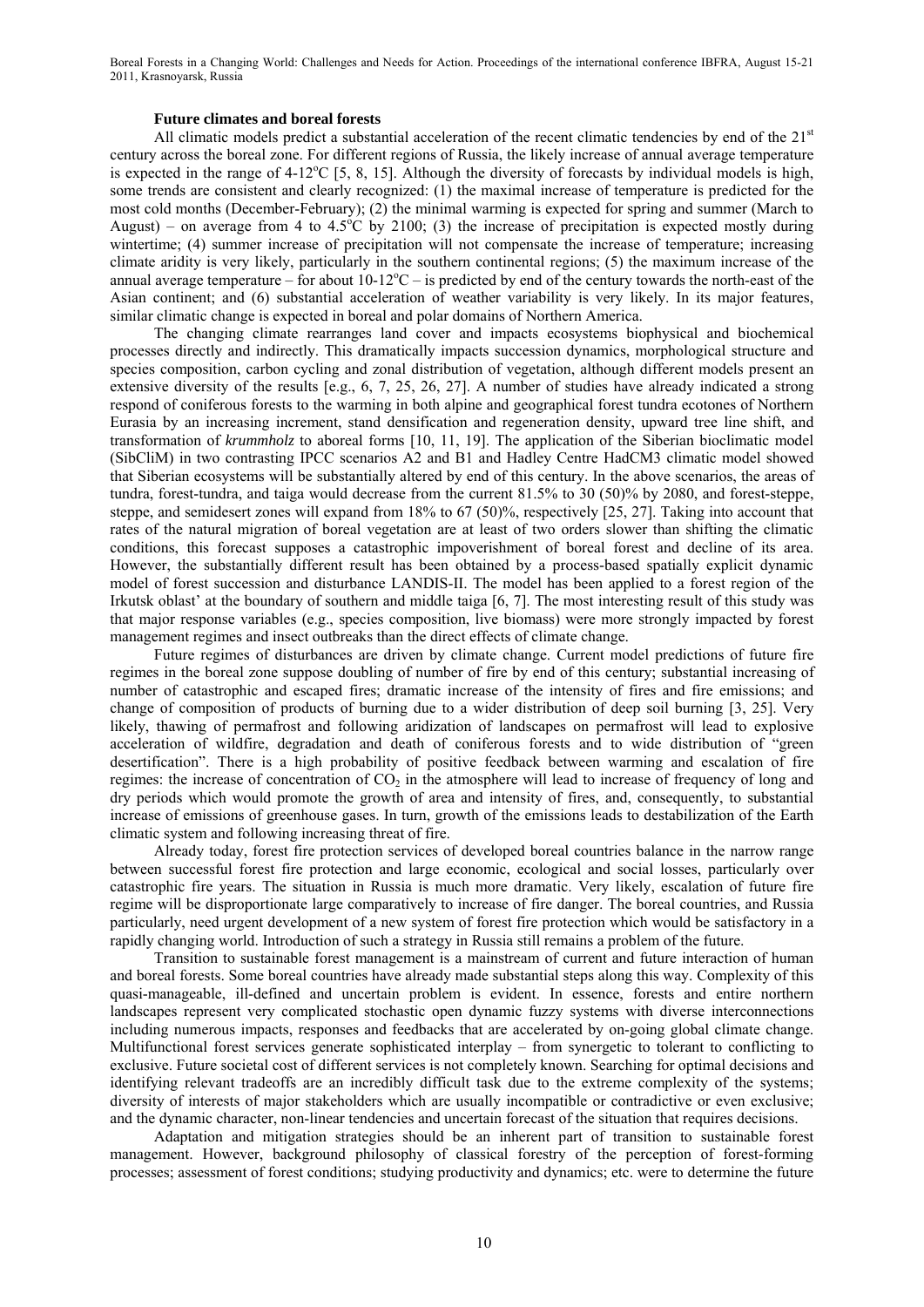based on knowledge of the past. Such an approach becomes less and less reliable in a continuously changing world. Currently, forest professionals are not able to encompass all the complexities of future developments of forest and needs in its services. Integrated modeling becomes a working tool for practical forest management.

Development of adaptation and mitigation strategies in boreal forests should provide a solid background of transition to adaptive forestry and forest management and include *inter alia:* (1) nationally adapted concepts of sustainable development and sustainable forest management of regions of high latitudes; (2) integrated land observing systems over the entire circumpolar polar and boreal biomes as an information basis of integrated land use management under global change; these systems should provide early warning of changes in the functioning Earth system; (3) a new system of specially protected territories; (4) new strategy and institutional background of advanced fire management system which would be satisfactory under ongoing and future climate changes; (5) legislative and normative base of adaptation and mitigation as a background of adaptive forest management; (6) system of adaptation of structure of boreal landscapes to climate change as a basis for prevention of distribution of wasting disturbances; and (7) considering management of major biogeochemical cycles, as a crucial issue of future strategies. Large uncertainties of climatic and social projections define a major principles of future adaptation and mitigation strategies: minimizing the overall systems losses if alternative scenarios are realized.

The above and other activities are closely tied with the overall problem of sustainable management of natural resources, economic and social development of the entire boreal territory, and ecological safety of population. In essence, climate change should be one of cornerstones of regional strategies of social and economic developments with inherently implemented global issues and links. Forest in northern regions is a major stabilizing element of natural landscapes, and forest management paradigm requires substantial reconsideration – from a pure resource to multi-service use of forests with a clear emphasis to environmental and protective services. It requires a proper quantification of "global utility" of forests. Overall, the problem of interaction of humanity and nature in northern regions requires new ways of thinking and principally new solutions in many aspects - education; institutions; capacity building; development and introduction of ecologically friendly methods, machinery and technologies of industrial development of northern territories.

## **International Boreal Forest Association**

Global importance of boreal forests, dramatic challenges of the changing world, uncertainty of predictions, and urgent needs of actions define a crucial role of effective international cooperation in boreal forestry and forest management. The International Boreal Forest Research Association (IBFRA) came into being as an international attempt to stimulate a required level of coordination and collaboration within the boreal forest professional science and managerial communities. At its first organizational meeting in Mezhgorie (Ukraine) in July 2011 the mission of IBFRA was defined to be: "to promote and co-ordinate research to increase the understanding of the role of the circumpolar boreal forests in the global environment and the effects of environment change on that role". Two last decades have verified the timeliness and expediency of IBFRA's development. During 20 years of its history, IBFRA organized 15 international science conferences in 7 countries hosting boreal forests. These conferences resulted in 8 volumes of peer reviewed International Journals and 6 volumes of proceedings. These collections contained more than 500 research papers on the most important scientific and practical issues facing boreal problems and needs. IBFRA field expeditions and Working Groups [21] contributed substantially to obtaining the new knowledge. IBFRA was at the cradle of many projects and initiatives which substantially improved understanding of ecology, environmental role, condition, and functioning of boreal forests, as well as understanding of needs and relevant ways to transition to adaptive forestry and forest management in the boreal world.

The current understanding of the boreal world, observed tendencies of dynamics of boreal forest ecosystems, expected climate and environment changes, and socio-economic developments clearly show that the boreal world has unique challenges and requires urgent actions which would allow the mankind to protect and preserve this unique value of global meaning. Solutions which should be taken today in order to successfully defend boreal forests against strong current and future threats of global change might be laborious and expensive. These solutions require advanced knowledge, political will and comprehension of responsibility to future generations. A strong circumpolar network of scientists and practitioners could serve a powerful tool for facilitating such solutions. In this context, the extraordinary current and future role of IBFRA becomes evident. It seems relevant to concentrate the current and future strategies of IBFRA around the following major activities: (1) to act as a global window for boreal forest ecosystem science, independently and in close collaboration with IUFRO, FAO, IGBP and other major global actors; (2) create forums for communication and information of public about societal efforts needed for preservation and sustainable development of boreal forests; (3) promote developments of integrated information systems including implementation of multi-sensor remote sensing concept, improved national forest inventories and environmental monitoring which would be able to provide early warning on undesirable changes of boreal forest ecosystems; (4) develop and implement a paradigm of sustainable forest managements; and (5) broaden the human dimension of the boreal world with a special emphasis to aboriginal people.